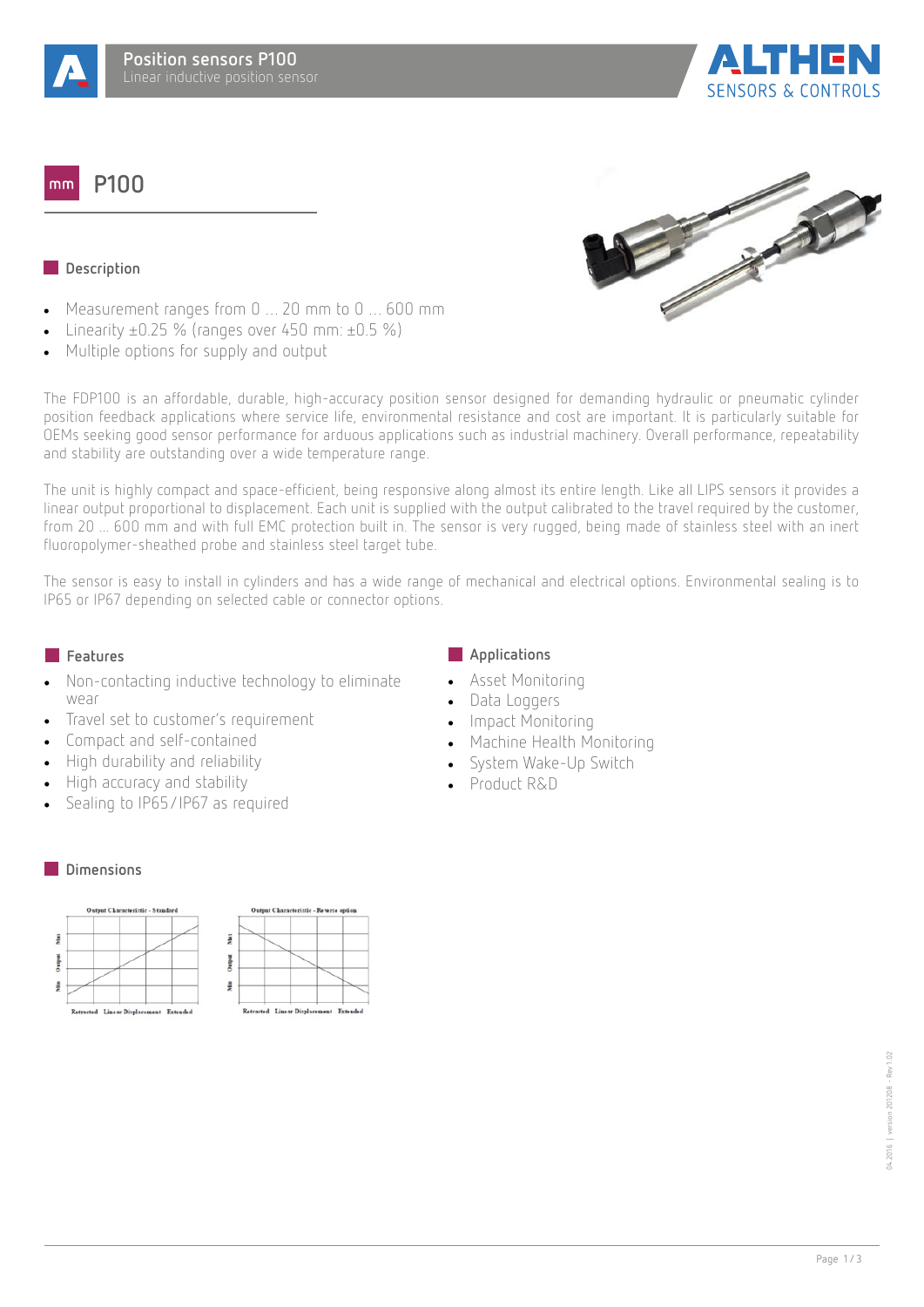

# **Performance specifications**

| Measurement Ranges:              | 0  20 mm to 0  600 mm, factory-set in increments of 1 mm                 |  |  |
|----------------------------------|--------------------------------------------------------------------------|--|--|
| Supply voltage:                  | see options                                                              |  |  |
| Output signal:                   | see options                                                              |  |  |
| Independent Linearity at 20 °C:  | <±0.25 %<br>for ranges up to 450 mm<br>for ranges >450 mm<br><±0.5 %     |  |  |
| Temperature Coefficients Gain:   | $<\pm 0.01 \%$ /K                                                        |  |  |
| Temperature Coefficients Offset: | <±0.01 % FS/K                                                            |  |  |
| Frequency Range:                 | $0$ >10 kHz (-3dB)<br>$0$ >300 Hz (-3 dB)<br>2 wire 420mA version        |  |  |
| Resolution:                      | infinite                                                                 |  |  |
| Noise:                           | $< 0.02$ % FSO                                                           |  |  |
| Operating Temperature Range:     | $-40$ +125 °C<br>standard version<br>$-20$ $+85$ °C<br>buffered versions |  |  |
| Storage Temperature Range:       | $-40$ +125 °C                                                            |  |  |
| Environmental Sealing:           | IP65 or IP67 depending on connector / cable option                       |  |  |
| Hydraulic Pressure, max.:        | 350 bar                                                                  |  |  |
| <b>EMC Performance:</b>          | EN61000-6-2, EN61000-6-3                                                 |  |  |
| Vibration, max.:                 | IEC 68-2-6:10 q                                                          |  |  |
| Shock, max.:                     | IEC 68-2-29: 40 g                                                        |  |  |
| MTBF:                            | 350000 hours, 40 °C, Gf                                                  |  |  |
| Electrical Connection            | Connector or 0.5 m cable                                                 |  |  |

# **Options**

| Order Code   | <b>Output Signal</b>      | <b>Supply Voltage</b>       | <b>Output Load</b>   |
|--------------|---------------------------|-----------------------------|----------------------|
|              | Standard version:         |                             |                      |
| $-A-$        | $0.5$ 4.5 V ratiometric   | +5 VDC nom., ±0.5 V         | $5 k\Omega$ min.     |
|              | buffered versions:        |                             |                      |
| $-G-$        | 0.54.5V                   | 24 VDC nom., +9  28 VDC     | $5 k\Omega$ min.     |
| $-B -$       | ±5V                       | $±15$ VDC nom., $±9$ 28 VDC | $5$ kΩ min.          |
| $-\bigcup -$ | 0.59.5V                   | +24 VDC nom., +13  28 VDC   | $5 k\Omega$ min.     |
| $-D-$        | $±10$ VDC                 | ±15 VDC nom., ±13.5  28 VDC | $5 k\Omega$ min.     |
|              | Supply current            | 10 mA typ., 20 mA max.      |                      |
| -E-          | $4 20 mA (2-wire)$        | +24 VDC nom., +18  28 VDC   | 300 Ω at 24 V        |
| -F-          | $4 20$ mA $(3-wire sink)$ | +24 VDC nom., +13  28 VDC   | $950 \Omega$ at 24 V |
| $-H-$        | $4$ 20 mA (3-wire source) | +24 VDC nom., +13  28 VDC   | $300 \Omega$ max.    |

| Options Connector / Cable: |                                     |  |
|----------------------------|-------------------------------------|--|
| $-1$                       | Hirschmann connector, IP65          |  |
| $-L50$                     | Cable with M12 gland, IP67, 50 cm,  |  |
| $-M50$                     | Cable with short gland, IP67, 50 cm |  |
|                            | Other cable lengths available       |  |
|                            |                                     |  |

| Target Options:        |                                                   |  |
|------------------------|---------------------------------------------------|--|
| -R                     | Stainless steel (standard), ID 7.7 mm, OD 9.45 mm |  |
|                        | Aluminium, ID 7.1 mm, OD 9.53 mm                  |  |
|                        |                                                   |  |
| <b>Thread Options:</b> |                                                   |  |
|                        | Thread M18 x 1 5                                  |  |

| $-1$ | Thread M18 $\times$ 1.5 |
|------|-------------------------|
| $-N$ | Thread M20 $\times$ 1.5 |
| - P  | Thread 3/4"-16UNF       |

| <b>Flange Options at Target:</b> |                          |  |
|----------------------------------|--------------------------|--|
| -U                               | No flange                |  |
| $-V$                             | Penny & Giles HLP100     |  |
| $-W$                             | Temposonics (M4 fixing)  |  |
| $-\times$                        | Parker Hannifin Cylinder |  |

### **Potentiometer Option:**

-Y Trim potentiometers for zero and span, sealed